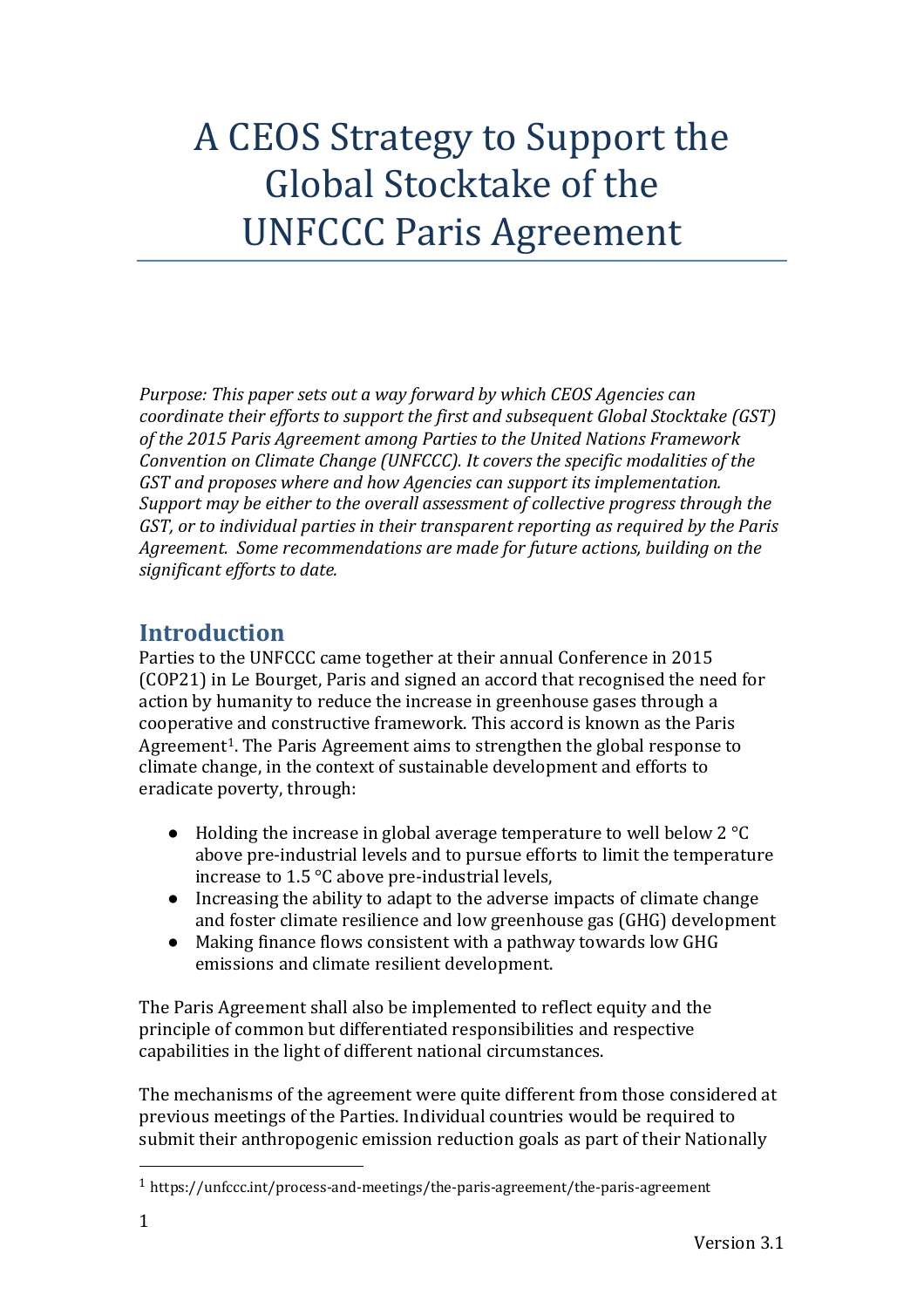Determined Contributions (NDCs) every five years. Progress in reducing emissions would be measured through a transparency framework and stocktaking process, with a view to achieving the ambitions of the Agreement set out above.

It is worth noting in passing that there is already a very strong implied requirement for systematic observations in the aims as set out above through the explicit link of future temperature rise to current GHG emissions. This is explored further below in the section referring to the Intergovernmental Panel on Climate Change (IPCC) and its procedures.

# **The Global Stocktake of the Paris Agreement**

### **Outline of the mechanism**

Article 14 of the Paris Agreement (PA) sets out the concept of the Global Stocktake (GST) as a means to evaluate global progress towards the goals of the Agreement. The outcome of the GST will inform the preparation of subsequent NDCs, in order to allow for increased ambition and climate action to achieve the purpose of the Paris Agreement and its long-term goals.

It is worth recalling the text of the relevant paragraphs in Article 14 of the PA concerning the obligations placed on Parties by the GST:

- *".....Parties shall take stock of the implementation of the Paris Agreement to assess collective progress towards achieving the purpose of this Agreement and its long-term goals (referred to as the "global stocktake")..."*
- *".... in a comprehensive manner....considering mitigation, adaptation and means of implementation and support, and in the light of equity and the best available science"*
- *"...in 2023 and every five years thereafter...."*
- *".... (and) shall inform Parties in updating and enhancing, in a nationally determined manner, actions and support in accordance with the relevant provisions of this Agreement......"*

The Paris Agreement itself is an Annex to the Adoption proposal of the COP21 President. The complete text gives considerable detail on the modalities of the implementation of the GST. It also calls upon various Parties, the Secretariat of UNFCCC, its Subsidiary Bodies and some outside bodies, such as IPCC, to undertake specific tasks in its implementation. The Agreement sets up an Ad Hoc Working Group on the Paris Agreement to oversee and guide its implementation and that of the GST.

Foremost among the actions placed on Parties is the establishment of NDCs. Parties are obliged under the Agreement to submit through NDCs their goals to reduce national anthropogenic emissions by 2020 in the first instance and every five years thereafter, regardless of the respective implementation time frames. Each NDC will be required to represent a progressive reduction in anthropogenic emissions compared with the previous one and must reflect the highest ambition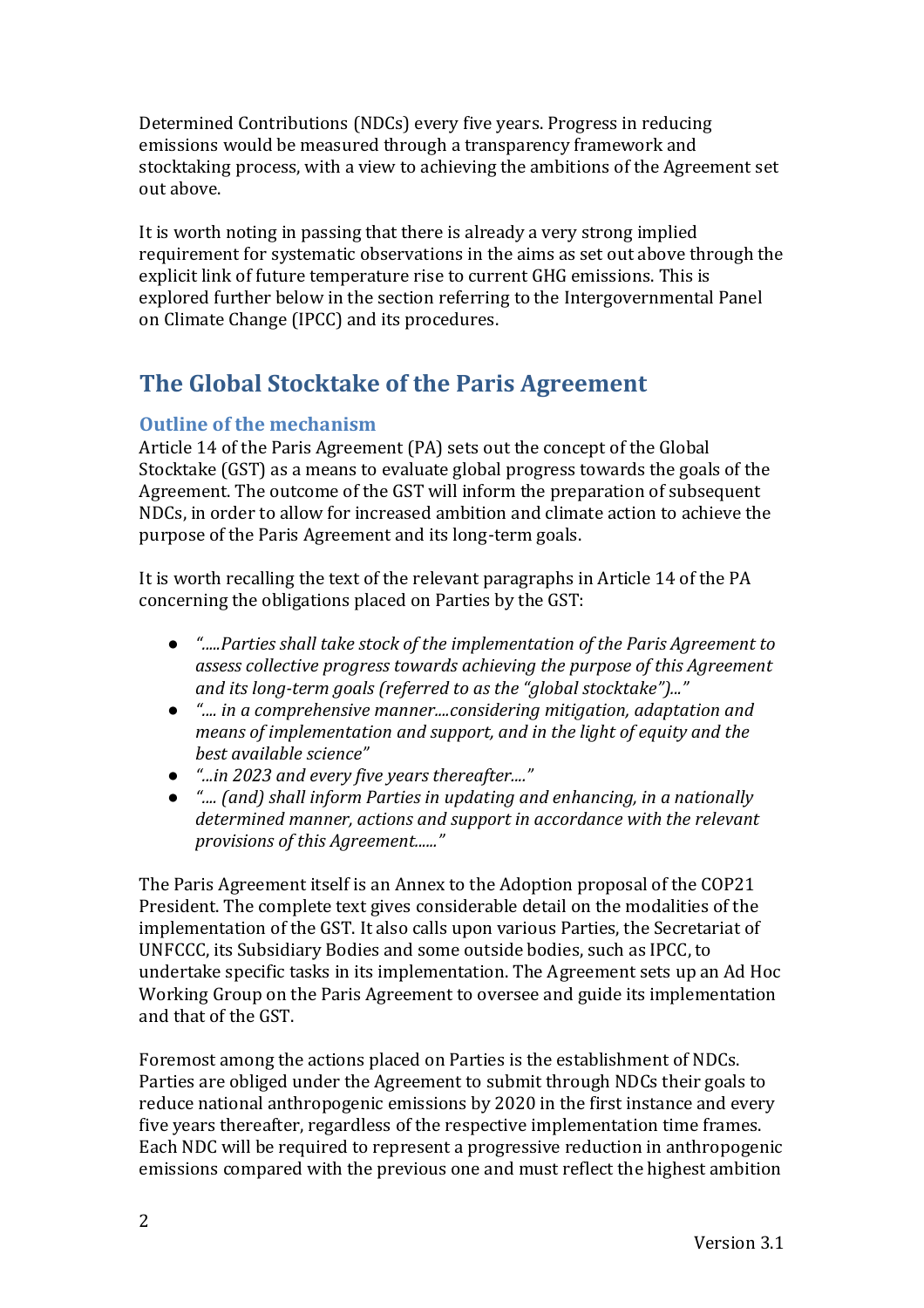of the country. Less well known is that the NDCs also invite the submission of information on adaptation. In the case of developed countries, further information on finance, technology transfer and capacity building is also required.

Building on the reporting and review processes under the Convention, the Paris Agreement establishes an Enhanced Transparency Framework (ETF) for reporting and review to ensure the transparency of mitigation and adaptation actions and the transparency of support. The Framework is to be implemented in a facilitative, non-intrusive, non-punitive manner, respectful of national sovereignty, and shall avoid placing undue burden on Parties. The overall process is well described in a UNFCCC Reference Manual<sup>2</sup>

Progress of individual countries against their NDCs is reported through the ETF (Article 13 of the PA), mainly through submission of Biennial Transparency Reports (BTRs), the first of which are due by end 2024. All Parties, with some exception for the most vulnerable countries in Small Island Developing States (SIDS) and Least Developed Countries (LDCs), must submit GHG inventories essentially via the BTRs. Industrialized countries still report on GHG inventories every year. Global, collective, progress against the PA ambitions is in turn monitored through the GST and in due course there should be reconciliation between the national reporting and the GST.

These actions together determine whether the world achieves the long-term goals of the PA, to reach global peaking of GHG emissions as soon as possible and to undertake rapid reductions in accordance with the best available science, so as to achieve GHG neutrality by the second half of the 21st century.

The GST will be conducted in three phases, as very well described in the WRI Paris Rulebook:<sup>3</sup>

1. *Information collection and preparation (2020-2021)* In this phase the sources of input necessary to conduct the GST will be considered, such as NDCs, scientific studies, country reports (including BTRs) and tailored national submissions, and other information. This will include contributions from the systematic observation community, as discussed at the ad hoc coordination group on Systematic Observations and the GST convened by the UNFCCC Sec. The UNFCCC will prepare multiple synthesis reports to inform the technical assessment.

2. *Technical assessment (2022 – 2023)*

In this phase, a technical dialogue will be organized to assess collective progress toward the PA's purpose and long-term goals, focused around three themes: mitigation, adaptation and means of implementation and support. Other crosscutting themes such as response measures and loss and damage may be taken into account through the three thematic areas..

3. *Consideration of outputs (2023)*

<sup>2</sup> https://unfccc.int/sites/default/files/resource/ETFReferenceManual.pdf

<sup>3</sup> World Resource Institute, Navigating the Paris Ruleboo[k https://www.wri.org/paris](https://www.wri.org/paris-rulebook/global-stocktake)[rulebook/global-stocktake](https://www.wri.org/paris-rulebook/global-stocktake)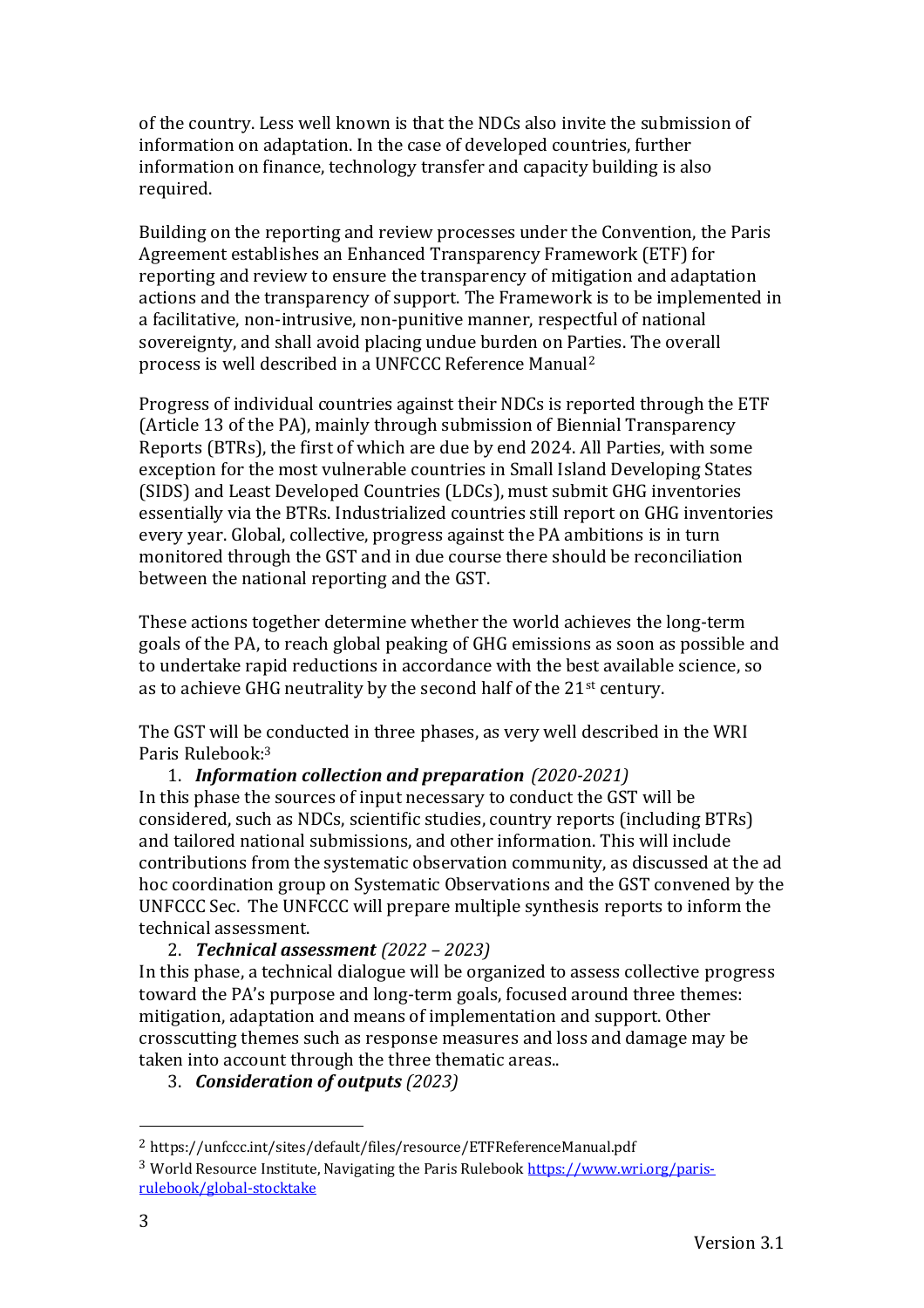This phase will take place at the COP in the year of the stocktake itself (i.e., 2023 and every five years thereafter). During this phase, the findings of the technical assessment will be discussed and presented at high-level events. This phase will summarize key political messages, good practices, and identify opportunities for enhancing action and support, as well as challenges.

With regard to space agencies, and the role of CEOS, the substantive elements of the GST of particular interest are hence:

- Mitigation, i.e. reporting, measurement and tracking the progressive decrease in national GHG emissions
- Adaptation to ongoing climate change and its consequences and impacts
- Finance of mechanisms to support the PA
- (Equity among Parties for implementation), this last being implicit in the process

Of these four topics, mitigation of emissions has received the most attention and has been the most actively examined by the scientific and modeling community to date. CEOS has already been very active in response to the specific need to support improved reconciliation of national emissions inventories with satellite observations of GHG concentrations.

Adaptation is nominally set on a par with mitigation in the PA, but adaptation procedures and methods are less proscriptive (see " Pocket Guide to Adaptation Under the UNFCCC "document 4). However, much relevant work has already been undertaken in CEOS through, for example, the WG Disasters. Adaption is of great importance to many Parties, notably those in developing countries most affected by climate change. There is a very strong potential role for CEOS agencies to help in this aspect and in the related aspects of "Loss and damage", both as CEOS agencies and in conjunction with ongoing work of CEOS Associates, notably WMO and GEO.

A watching brief on finance and equity should be maintained by CEOS to inform future potential action, including technology transfer and capacity building, and some comments relevant to these aspects are included below.

#### **Mitigation**

#### **GHG Emissions**

When popular media address climate change it is often the issue of greenhouse gas emissions, their reduction and the industrial, financial and societal consequences that feature largely in their reports. GHG reduction and its monitoring and management has also been the focus of much scientific work in modelling and in measurement of the key parameters of emissions reduction, not least already within CEOS. Progressive emissions reduction is at the heart of the PA and the GST mechanisms.

<sup>4</sup> https://ecbi.org/sites/default/files/PGAdaptation.pdf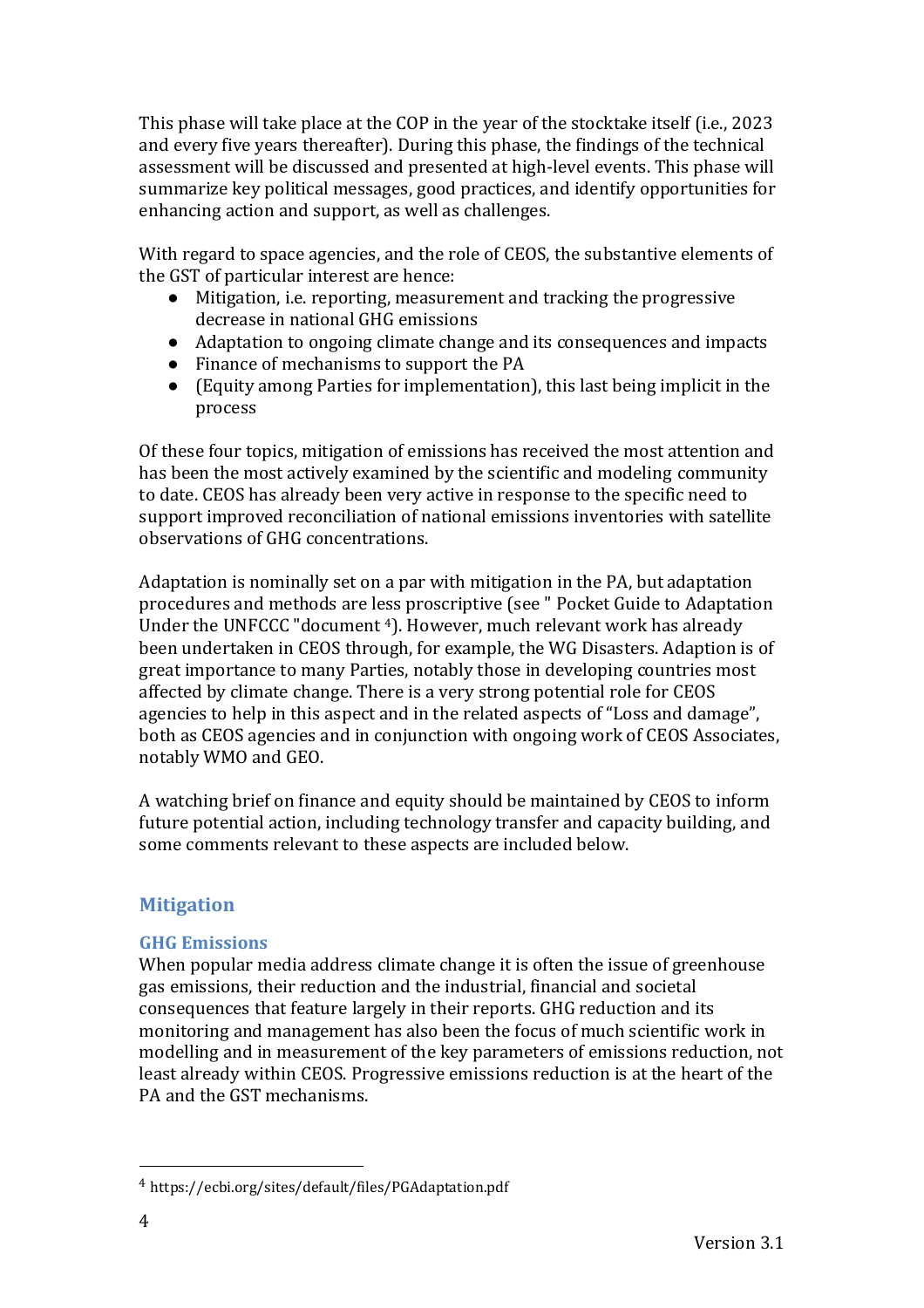CEOS has, through the AC-VC White Paper<sup>5</sup> and through the implementation roadmap<sup>6</sup> of the WG Climate GHG Task Team, already undertaken significant efforts to understand how best to respond to this aspect of the GST. CEOS Agencies have also contributed to initiatives in many countries, notably the USA, Japan, China and Europe, to develop GHG Monitoring and Verification Systems (MVSs) for reconciliation of "top-down" satellite measurements of GHG concentrations and integrated "bottom-up" national inventories of emissions from fossil fuels and land use change. Regional systems are also being considered, for example through the RECCAP<sup>7</sup> project. The MVS also must take into account the contributions of biogenic emissions and emissions resulting from naturally occurring, accidental events, for example wildfires. These systems must also address potential carbon-climate feedbacks, e.g. increased drought and temperature extremes that may require alteration of mitigation pathways. The inversion of satellite observations to deduce emissions is a very complex problem involving multiple processes with high temporal and spatial frequencies.

The satellite constellation necessary for the remote GHG observations is comprehensively described in the AC-VC White Paper and the requirements for these observations are carefully discussed. In order to be able to complete a full MVS, many other elements need to be in place, including fossil fuel emissions (FFE) inventories, estimates of emissions arising from land use and land use change, comprehensive models of natural GHG emissions and removals by land and ocean sinks, transport models and inversion and assimilation procedures. While the Paris Agreement deals only with anthropogenic emissions, the satellite signal is clearly confounded also by natural GHG emissions and removals which may be much larger in magnitude, and which must be included in the overall modeling and inversion process. Several systems are currently being developed, including the EU Copernicus MVS in Europe, the Carbon Monitoring System of NASA in the US and similar integrated systems in Japan and China. Other species and parameters such as CO, NO<sup>2</sup> can be valuable tracers of GHG emissions as coemitted species and satellite observations of some of these can be invaluable, for example the NO<sup>2</sup> observations of TROPOMI<sup>8</sup> and GEMS/TEMPO. These should also form part of the catalogue of requirements for satellite observations.

Such a system approach has been taken up with the above-mentioned White Paper and implementation roadmap targeting for:

- linking the atmospheric GHG measurement and modeling communities and stakeholders in the national inventory and policy communities through UNFCCC/SBSTA, to refine requirements;
- exploiting the capabilities of the CEOS member agencies, CGMS and WMO Integrated Greenhouse Gas Information System (IG3IS) to integrate surface and airborne measurements of  $CO<sub>2</sub>$  and  $CH<sub>4</sub>$  flux product in time

<sup>5</sup>https://ceos.org/document\_management/Virtual\_Constellations/ACC/Documents/CEOS\_AC-VC\_GHG\_White\_Paper\_Publication\_Draft2\_20181111.pdf

 $6$ https://ceos.org/document\_management/Meetings/Plenary/34/Documents/CEOS\_CGMS\_GHG Constellation\_Roadmap\_%20V2.4bis.pdf

<sup>7</sup> https://www.globalcarbonproject.org/Reccap/index.htm

<sup>8</sup> www.tropomi.eu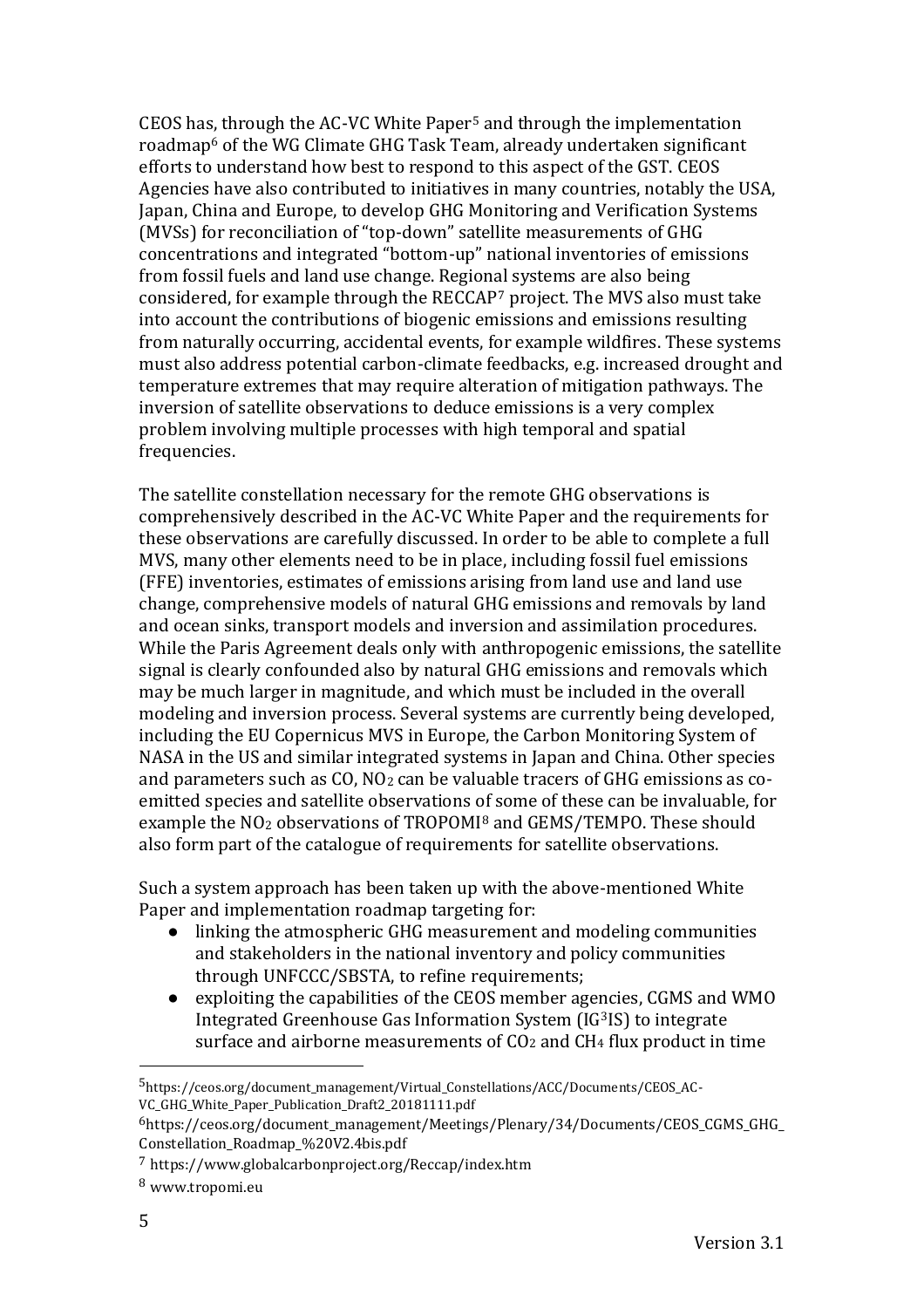to support inventory builders in their development of GHG emission inventories for the 2013 Global Stocktake, and

● using the lessons learned from this prototype product to facilitate the implementation of a complete, operational, space-based constellation architecture with the capabilities needed to quantify atmospheric  $CO<sub>2</sub>$  and CH<sup>4</sup> concentrations that can serve as a complementary system for estimating NDCs in time to support future Global Stocktakes.

We need to ensure that we have the full catalogue of related observations necessary also to generate accurate priors for biogenic emissions and hence derive anthropogenic emissions from the inversion of integrated atmospheric concentrations. It is these terrestrial (and ocean) observations that are addressed in the first two recommendations. These should augment and be included in the catalogue of requirements for satellite observations tabulated in the Annex C to the GHG TT Roadmap.

Space-based atmospheric GHG measurements and atmospheric inverse models can yield integrated estimates of net emissions and uptake on spatial scales spanning large urban areas to global scales. However, these estimates are not source specific. Their results could be made more policy relevant if they could be attributed to fossil fuel combustion, land use change, other human activities or natural processes which cycle carbon into and out of the atmosphere and which need to be taken into account. Natural processes are modeled by Terrestrial Biosphere Models (TBMs), Dynamic Global Vegetation Models (DGVMs) and Global Ocean Biogeochemical Models (GOBMs).

These models are used to generate prior estimates for the natural emissions in MVS inversions based, on a rich suite of parameters. In some cases the model inputs are are relatively simple, for example the VPRM<sup>9</sup> model requires only two satellite based indices (EVI and LSWI) derived from MODIS data, coupled with meteorological data. Other are more complex and seek to describe the behaviour of the terrestrial ecosystems in more detail, driven by parameters such as NPP, LAI, biomass, land cover, temperature and others, provided globally by satellites. Relevant DGVMs are summarized in the TRENDY inter-comparison protocol<sup>10</sup> which covers some 17 different DGVMs and is used in the Global Carbon Project<sup>11</sup> for its gold-standard annual estimates of global emissions.

Oceans also form an important part of the global carbon cycle and there are equivalents of the DGVMs in the ocean, the GOBMs referred to above. Again, many such models exist (some nine are quoted in GCP 2020). These are driven by a combination of *in situ* surface and buoy observations and satellite data of the ocean surface. These need to be included in any comprehensive study of global carbon. Many relevant actions are currently being prepared through the

<sup>9</sup> Mahadevan, P., Wofsy, S. C., Matross, D. M., Xiao, X., Dunn, A. L., Lin, J. C., Gerbig, C., Munger, J. W., Chow, V. Y., and Gottlieb, E. W. (2008), A satellite‐based biosphere parameterization for net ecosystem CO2 exchange: Vegetation Photosynthesis and Respiration Model (VPRM), Global Biogeochem. Cycles, 22, GB2005, doi:10.1029/2006GB002735.

<sup>10</sup> http://dgvm.ceh.ac.uk/files/Trendy\_protocol%20\_Nov2011\_0.pdf

<sup>11</sup> https://www.globalcarbonproject.org/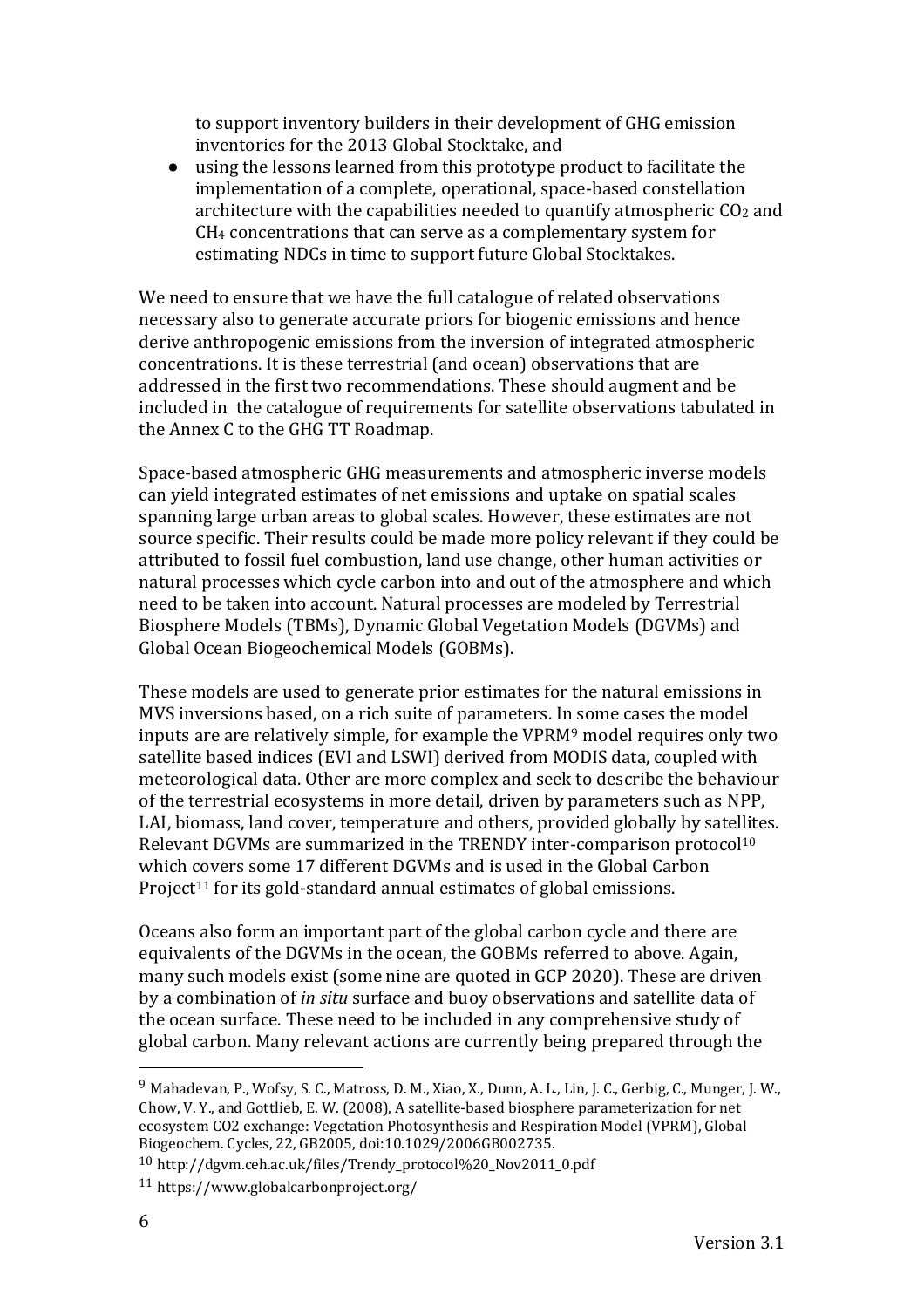UN Decade of Ocean Science for Sustainable Development<sup>12</sup> and these could form valuable inputs to the CEOS analysis.

It is therefore important that when considering support to carbon MVS systems a full account is taken by CEOS of all the data requirements coming from the different MVS and the many models that characterize biogenic emissions and removals used as priors in them. Such an analysis should be undertaken in conjunction with the relevant modeling community to ensure that all necessary observations are captured by the GHG Roadmap. GCOS too is now looking to define better not only state variables but also requirements for flux observations relevant for understanding the carbon, energy and water cycles. These are likely to feature in the next version of the GCOS Implementation Plan due in 2022, and GCOS would therefore be a valuable partner in this discussion. Much has already been done in this area by the current WGClimate GHG Task Team, and it is to be hoped that such an exercise will comprise mainly the collection and incorporation of requirements already established through model implementations in the community to augment those already captured in the GHG TT Roadmap. It would however be of great value to CEOS to have a comprehensive, documented and consistent set of data requirements for supporting MVS model inversions. This is analogous to the use of ECVs to focus the coherent response of CEOS to the needs of the more general climate modeling community.

We should also note that the establishment of a reliable and robust MVS for GHG emissions, allowing a full inversion of emissions, would also be of great value in improving the understanding of the contributions of major biogenic sources and sinks for the improvement of integrated Earth system models.

Information from a fully implemented MVS would clearly be invaluable in the GST in comparing collective consistency and progress between the sum of emissions reported through national BTRs and the global level and distribution of emissions derived from the MVS. It may, if shown to be sufficiently accurate and reliable, also be useful in aiding some countries in the improvement of their *national* inventories and reporting through their BTRs. This would be an important direct aid to Parties in implementing their own assessments of progress.

The AC-VC White Paper and the WGClimate GHG TT Roadmap have made important progress on the refinement of user requirements and definition of data products needed for inversion of atmospheric observations to emissions. A full analysis led by the GHG TT but involving participation of a wider community is proposed to ensure a comprehensive catalogue of atmospheric, land and ocean data products is achieved. Some progress in this was made by the GEO Carbon project which may help. Inputs from the RECCAP and CHE/CoCO2 projects would also be valuable.

<sup>12</sup> https://www.oceandecade.org/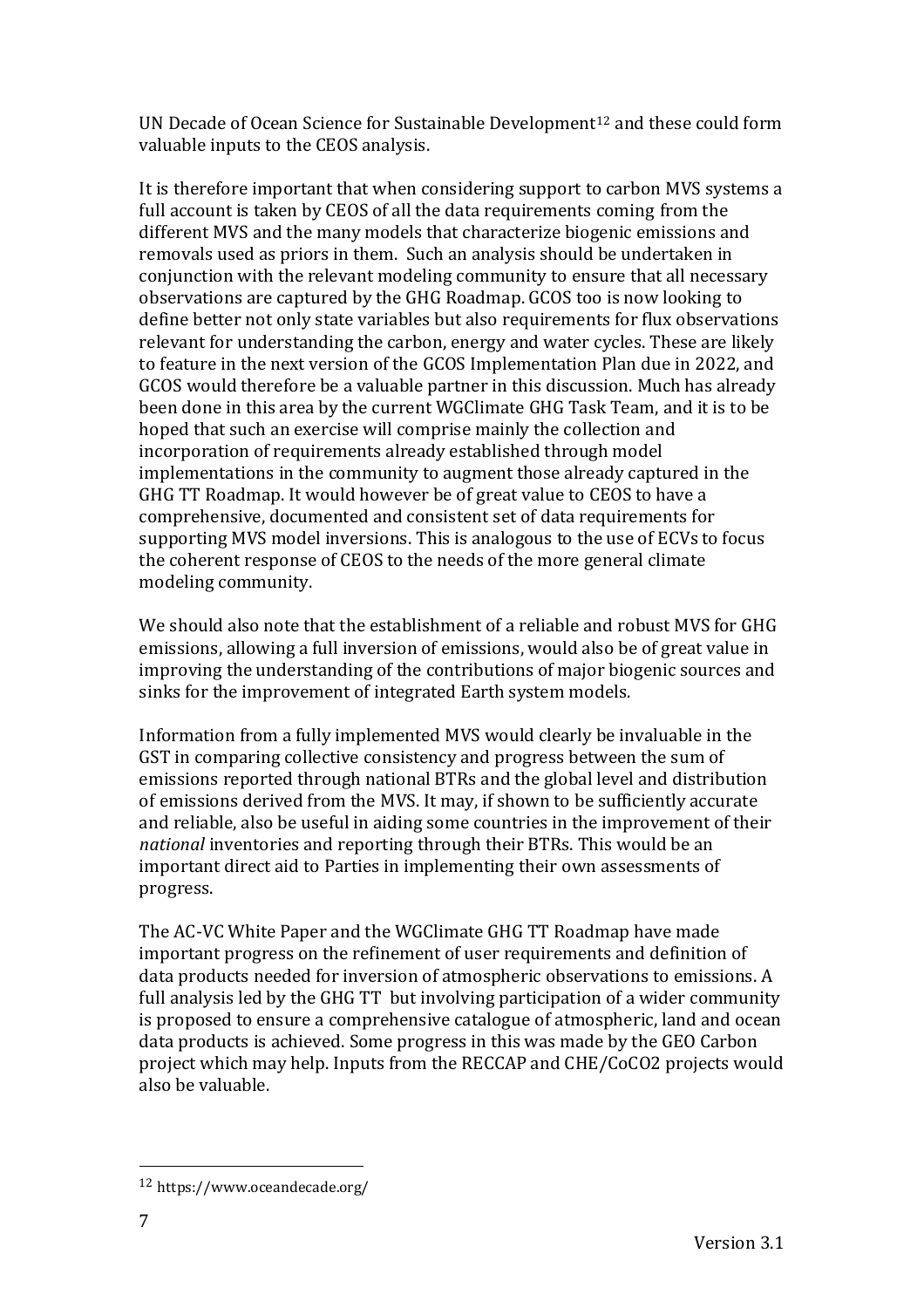Before formulating the core recommendations, the approach of the GHG implementation roadmap shall be recalled:

- Refinement of User Requirements including those from UNFCCC, GCOS and the IPCC TFI and support to the UNFCCC Secretariat and the Parties in the Synthesis and Assessment process of the Global Stocktake;
- Delivery of pilot dataset to uptake the EO datasets in providing support to inventory builders in their development of the GHG inventories for the 2023 Global Stocktake; and
- Delivery of an Initial operational system to integrate observations from the evolving ground-based, airborne and space-based atmospheric GHG observing networks into MVS.

*Recommendation 1: WGClimate GHG Task Team should consult with the relevant elements of CEOS, including Associates such as ISC, WCRP and GCOS, together with modelers, to check the GHG Implementation roadmap on completeness concerning requirements for terrestrial observation (SIF; NPP, land cover, biomass, etc.) for supporting mitigation actions through the development of MVS. The actions in Annex C of the roadmap shall be complemented as needed.*

*Recommendation 2: The need for parallel inputs to ocean models deemed necessary for the support of MVS and for a wider validation of carbon flux estimates globally should be considered and appropriately combined into the actions in Annex C of the GHG roadmap. This should also be led by the WGClimate GHG TT in cooperation with Ocean VCs and modeling groups, together with GCOS, GOOS, WCRP and individual agencies.*

*Recommendation 3: The results of the actions from the above recommendations should inform (a) the report of CEOS to UNFCCC/RSO discussion on observation to support the implementation of the Paris Agreement and should pro-actively flow into (b) the consultancy process of the UNFCCC / Ad hoc group for the Synthesis Report on Observations for the GST. CEOS should also report on this at the Earth Information Day at COP26. CEOS and its Agencies should argue to be a primary source of consistent global land and ocean surface data (land cover type, biomass, phenology…) in the discussion with UNFCCC/RSO, in addition to providing the integrated measurements of GHG and co-emitted species in the atmosphere.*

There are focal areas on the globe where there is greater modeling uncertainty about current and projected emissions of GHG. A large-scale field experiment similar to the IMBIE project for ice sheets has the potential to bring together a complete suite of observations and models in specific critical zones currently regarded as tipping points of terrestrial emissions in the near future. Examples are the Amazon Basin and the Siberian tundra.

*Recommendation 4: CEOS should consider, in conjunction with modelers, setting up one or more focused observational campaigns in the areas suggested above, or others, as a major contribution to the understanding of the trends of GHG emissions from natural sources in key areas.*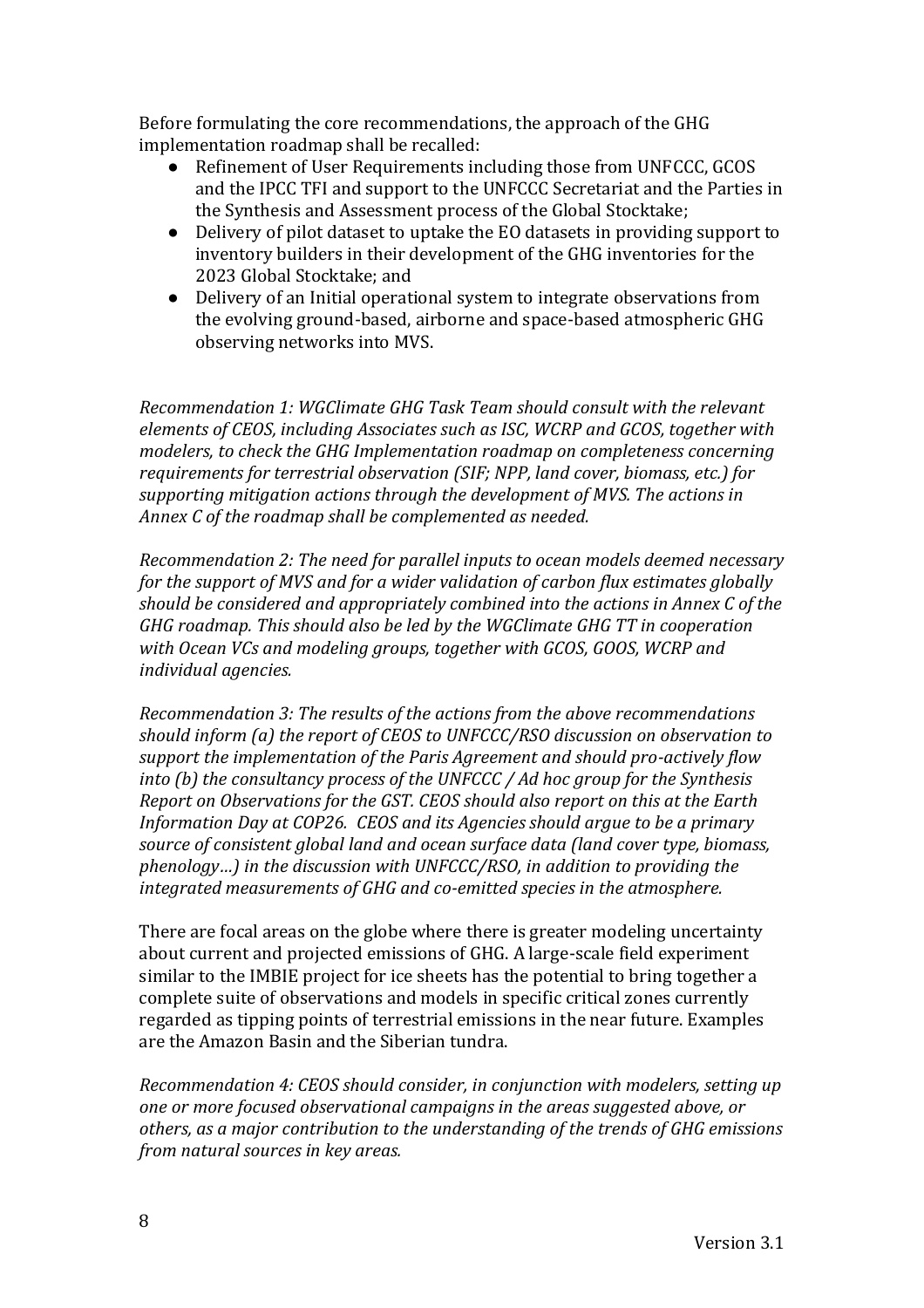CEOS should also consider how best to relate the work of the WGClimate GHG Task Team with the AFOLU Roadmap Team to ensure a coherent accounting for GHG emissions and inventories across mixed spatial and temporal scales: this is considered further below.

#### **AFOLU**

Aside from fossil fuel emissions (FFEs) the only element of reporting of national emission reduction goals in the NDCs is that arising from changes in land use associated with agriculture, forestry and other land uses – AFOLU. The mechanisms for implementing AFOLU are well established and are set out in the 2006 IPCC Guidelines as modified by the 2019 Refinement for National GHG Inventories13. At the lowest (Tier 1) level, emissions from land use change are characterized by a convolution of *activity data* – a transition matrix of observed changes in land use – with *emissions factors*, the emissions of GHG released per unit area of each category of land conversion in the transition matrix.

Tiers 2 and 3 reporting go to further levels of detail, for example where more accurate locally specific emissions factors may be applied, and require yet further types of information. There is considerable scope for an increase in the use of satellite data in providing spatially disaggregated information, rather than the overall area changes required by Tier 1 reporting. By improving their AFOLU reporting to meet higher Tier level requirements countries stand to benefit from international finance arrangements associated with nature-based solutions.

Satellite data provide the fundamental information on land use change, and may in due course be able to assist in the improvement of emissions factors through data products such as LUC, fire incidence, fire radiative power and biomass particularly in the context of an operational MVS. Satellite data may also be of assistance in resolving the relationships of different definitions of land cover that arise from different perfectly legitimate keys, and for reconciling different approaches taken by different national implementations. This is especially important when such differences of definition lead to inconsistent final emission reporting. As more countries move towards spatially explicit reporting under AFOLU, satellite data become of increasing importance. Awareness of new methods and parameters that are relevant, for example forest biomass, may be limited and should be fostered.

The nominal cycle for AFOLU reporting is five-yearly, but it is likely that more complex and frequent reporting of relevant data will be required and achievable. In the EDGAR database, all AFOLU emissions are already spatially disaggregated by objective, repeatable and reported methods.

A full analysis of the requirements and capacities of CEOS agencies to assist UNFCCC in the AFOLU process is being undertaken by the CEOS AFOLU Roadmap Team, analogous to the WGClimate GHG Task Team already mentioned in regard

<sup>13</sup> https://www.ipcc.ch/report/2019-refinement-to-the-2006-ipcc-guidelines-for-nationalgreenhouse-gas-inventories/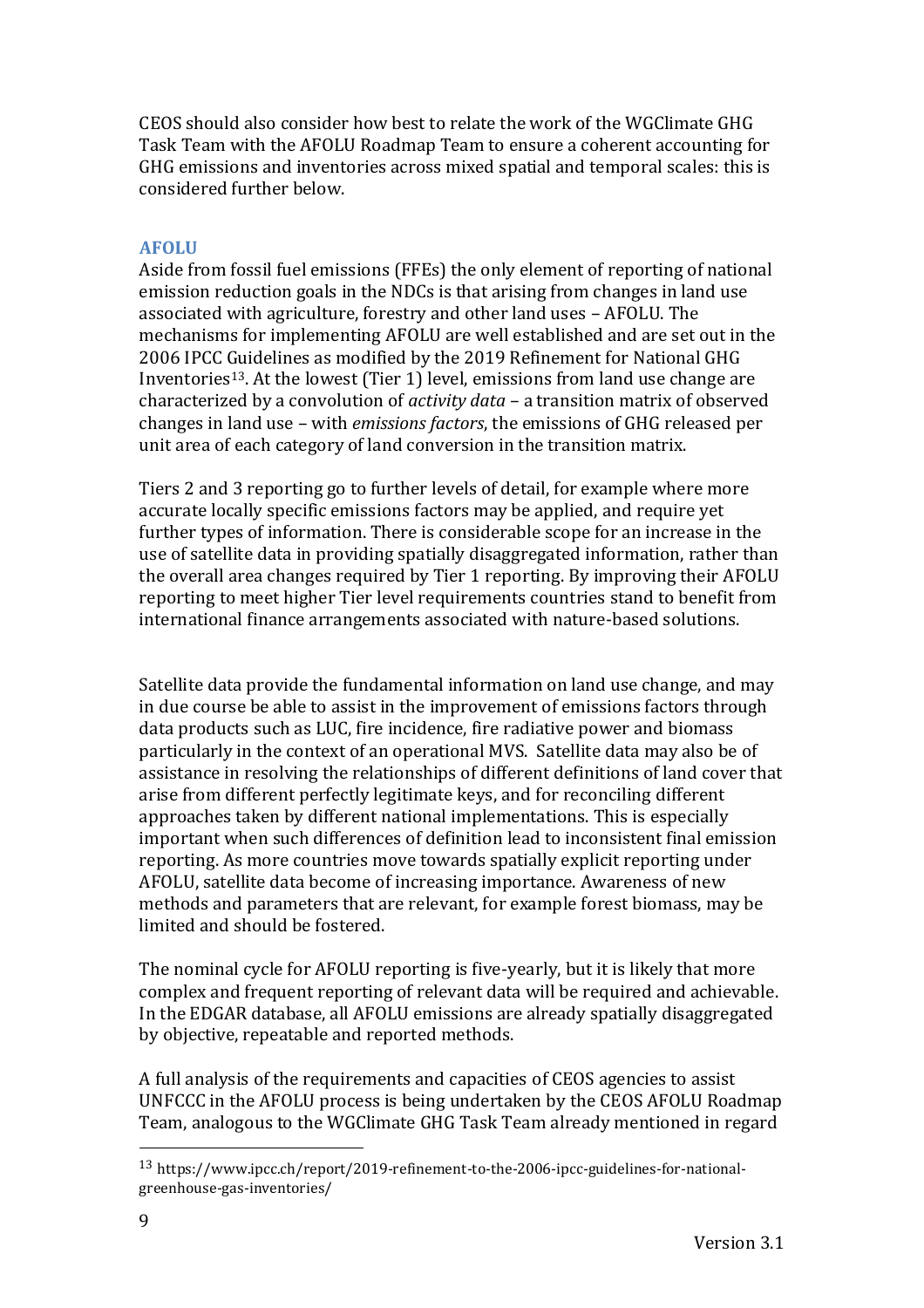to MVS. This work should also continue with the full involvement of non-space actors as envisaged. It is very important that the two groups (GHG/AFOLU) cooperate so as to ensure that there is no confusion between reported land use changes accommodated in the AFOLU process and emissions from land use change or disturbance included in the prior emissions for MVS. AFOLU can also provide useful boundary conditions for the integration of emissions through MVS but the timescales are quite different and this difference needs to be respected. Integrated fluxes derived from the GHG effort could be made more valuable in the GST inventory development process if the observed AFOLU and FFE components could be clearly separated on national scales.

Developing countries are likely to benefit more from the provision through CEOS of fundamental data for AFOLU as there is likely to be less complete local sources of data. In addition, a much greater proportion of their emissions arise in land use change, notably deforestation, than in FFEs by comparison with industrialised countries.

*Recommendation 5: The AFOLU Roadmap Team should continue the work it has started for CEOS, reflecting the decisions taken at CEOS Plenary 2020. The AFOLU Roadmap Team and WGClimate GHG Task Team should work together to ensure consistency between data for emissions reported via AFOLU and for prior biogenic terrestrial emissions, and those due to changing land use, in implementing monitoring and verification systems. These need to be consistent on both temporal and spatial scales. The WGClimate GHG Task Team should ensure that their Roadmap is consistent with the outcomes of this discussion.*

*Recommendation 6: It is recommended that to help in ensuring the take-up of satellite-based methods for AFOLU (and indeed in the context of MVS) CEOS should work with a few selected demonstrator countries to assist them in their national reporting under AFOLU (the model of GFOI can be compared). USGS through its SilvaCarbon programme has volunteered to lead this work, together with relevant CEOS bodies (LSI-VC, AFOLU Roadmap Team, CEOS member contributions).* 

## **Adaptation**

The second very important area of the GST for space agencies concerns support to Adaptation. Although much of the political discussion focuses mechanisms to reduce the impact of humanity on climate change though reduction of GHG emissions, an equally important aspect is the ability of society to deal with the future evolution of climate due to past GHG emissions which have yet fully to manifest themselves as a forcing function. This is sometimes neatly expressed as managing the unavoidable, as opposed to avoiding the unmanageable.

Article 7.1 of the PA establishes a global goal on adaptation: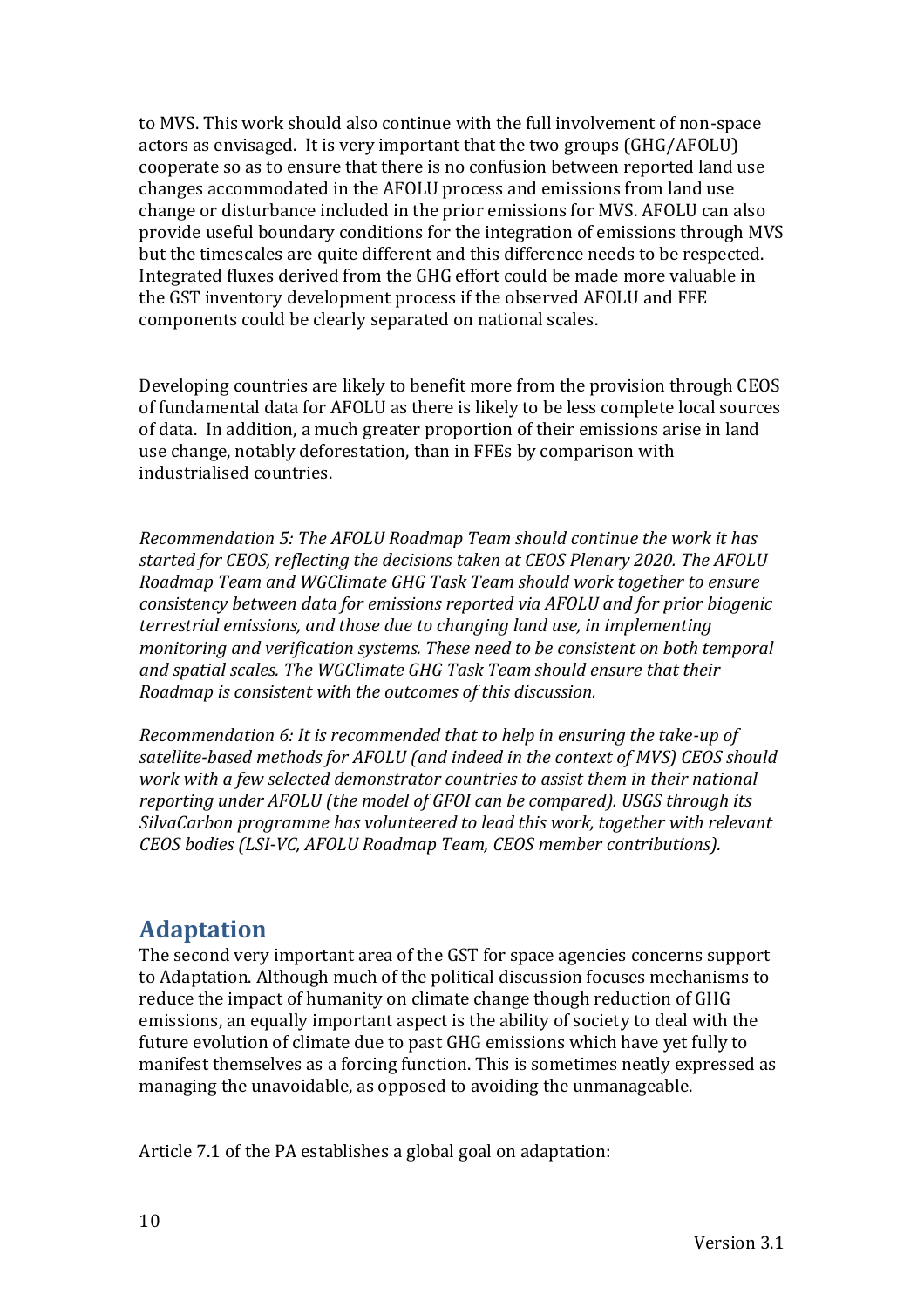● *"to enhance adaptive capacity, strengthen resilience and reduce vulnerability to climate change, with a view to contribute to sustainable development and ensure an adequate adaptation response in the context of the 2°C temperature goal".*

Unlike mitigation, the global goal on adaptation set by the PA is aspirational in nature, without concrete targets or metrics. Ultimately Parties communicate their adaptation priorities, implementation, and support needs, but they are free to submit information they consider most adequate. This aspect represents an opportunity for the systematic observation community to provide appropriate observations in support of the adaptation process, and is particularly important for some less developed countries which we know may well be most immediately and significantly affected by climate change, while themselves being responsible for only a tiny fraction of overall GHG emissions.

Parties are invited to submit their intentions on adaptation in their NDCs. This is not compulsory, but in the first round of Intended NDCs some 137 countries included an adaptation component. Information on adaptation may be in the form of National Adaptation Plans (NAPs), National Communications or an NDC Adaptation Statement, but more recent submissions of enhanced NDCs show a trend to add strong links to their NAPs. In the case of least developed and developing countries that seek funding for support for either developments of NAPs (via the Green Climate Fund) or their implementation through projects supported by various financial means, a full NAP must be submitted. Some twenty-one NAPs from developing countries are today registered with the UNFCCC Secretariat14. These various communications provide a valuable source of requirements for adaptation data.

Furthermore, the PA includes provisions on the issue of "Loss and damage" associated with unavoidable impacts of climate change, which for the first time is addressed separately from adaptation. Parties will include information on loss and damage in reporting under the transparency framework and the GST. UNFCCC has asked relevant providers to share information on what the wider Earth observation community is already supporting through technical assistance in specific developing countries along identified support areas, in some of which CEOS agencies are already active (e.g. use of space-based EO for early warning systems, nature-based solutions and disaster risk reduction, disaster management). GEO is working with UNFCCC to coordinate inputs to this.

The aspects of promoting national adaptation and finding ways to address losses and damages are particularly important for least developed countries which we know may well be most immediately and significantly affected by climate change, while themselves being responsible for only a tiny fraction of overall GHG emissions.

<sup>14</sup>NAPCentral:https://www4.unfccc.int/sites/NAPC/News/Pages/national\_adap tation plans.aspx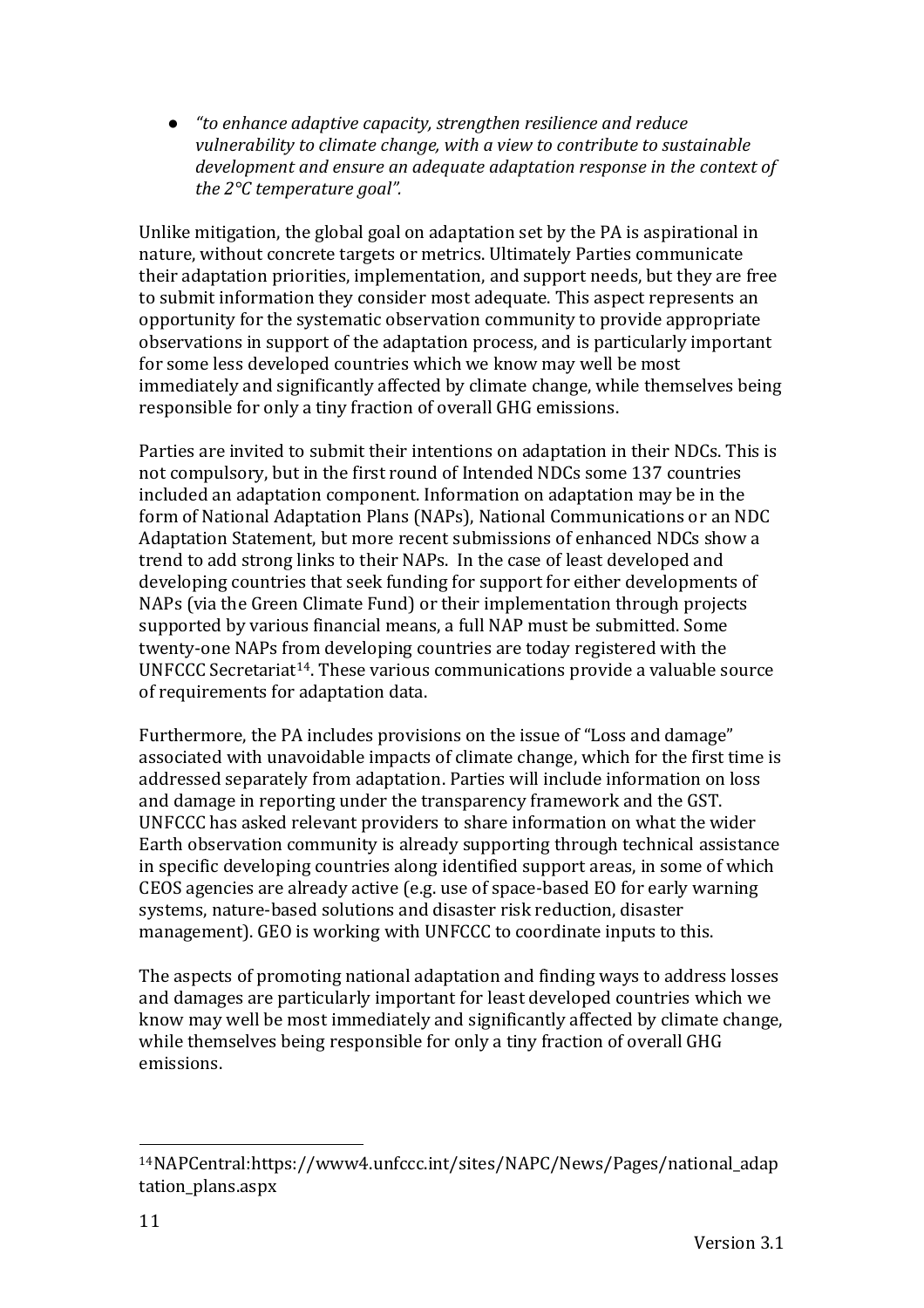The requirements on satellite data for adaptation are likely to be quite different from those needed either for modelling or mitigation. They will often be local in nature, with problems addressed at high spatial resolution. More than in any other area other forms of non-physical data - socio-economic, demographic – will be critical and satellite data can only ever be a component of any solution. However there are still aspects that can be considered by CEOS.

Some common data will be invariably useful – medium-to-high resolution (100m - sub10m) land cover data are likely to be valuable at all scales from the local to the global, as are other data such as air quality, LST and so on. Ensuring access to reliable and repeatable land cover data might be a priority for CEOS. Satellite data are likely to be particularly valuable in less developed countries where local environmental data may be more scarce. Partnership with Development Agencies such as the World Bank, Asian Development Bank or national Aid programmes will help and it will be critical to ensure a full partnership with local technical bodies (e.g. Agrhymet and CERMES in Nigeria) if CEOS agencies themselves wish to be fully involved in the end-to-end delivery of adaptation services.

The NAPs submitted to UNFCCC are a very valuable and definitive source of requirements for spatially explicit information, some of which can be derived from satellite data. A selection of these should be studied to gauge their overall relevance and usefulness as source documents for CEOS. In some less developed countries it is likely that satellite data, notably land cover, may be able to provide a proxy for otherwise unavailable information on more subtle aspects of national life or infrastructure. They can also be invaluable in providing a baseline against which future progress can be measured. Chile has also pressed for countries to incorporate the impacts of climate change on the ocean in their NDCs, through the 'Because the Ocean' Declaration launched under its Presidency of CoP2515.

A need for sharing of best practice and use cases on adaptation an addressing loss and damage is implicit in the aspiration of equity among countries in the PA and welcomed by the UNFCCC Secretariat. Supporting free and open access to satellite data for purposes of adaptation is an important area for CEOS to address in this context.

GCOS has also begun to address the issue of observations for adaptation, beginning with a joint workshop with IPCC and UNFCCC in 201516, and more recently has established a Task Force on Adaptation to consider this in the context of the next Implementation Plan. Satellite data will only ever be one element of the data needs, as already mentioned, and CEOS should work with other data providers to understand the overall needs.

<sup>15</sup> https://sdg.iisd.org/news/chile-launches-platform-for-science-based-ocean-solutions-at-cop-25/

<sup>16</sup> https://unfccc.int/files/documentation/submissions\_from\_nonparty\_stakeholders/application/pdf/543.pdf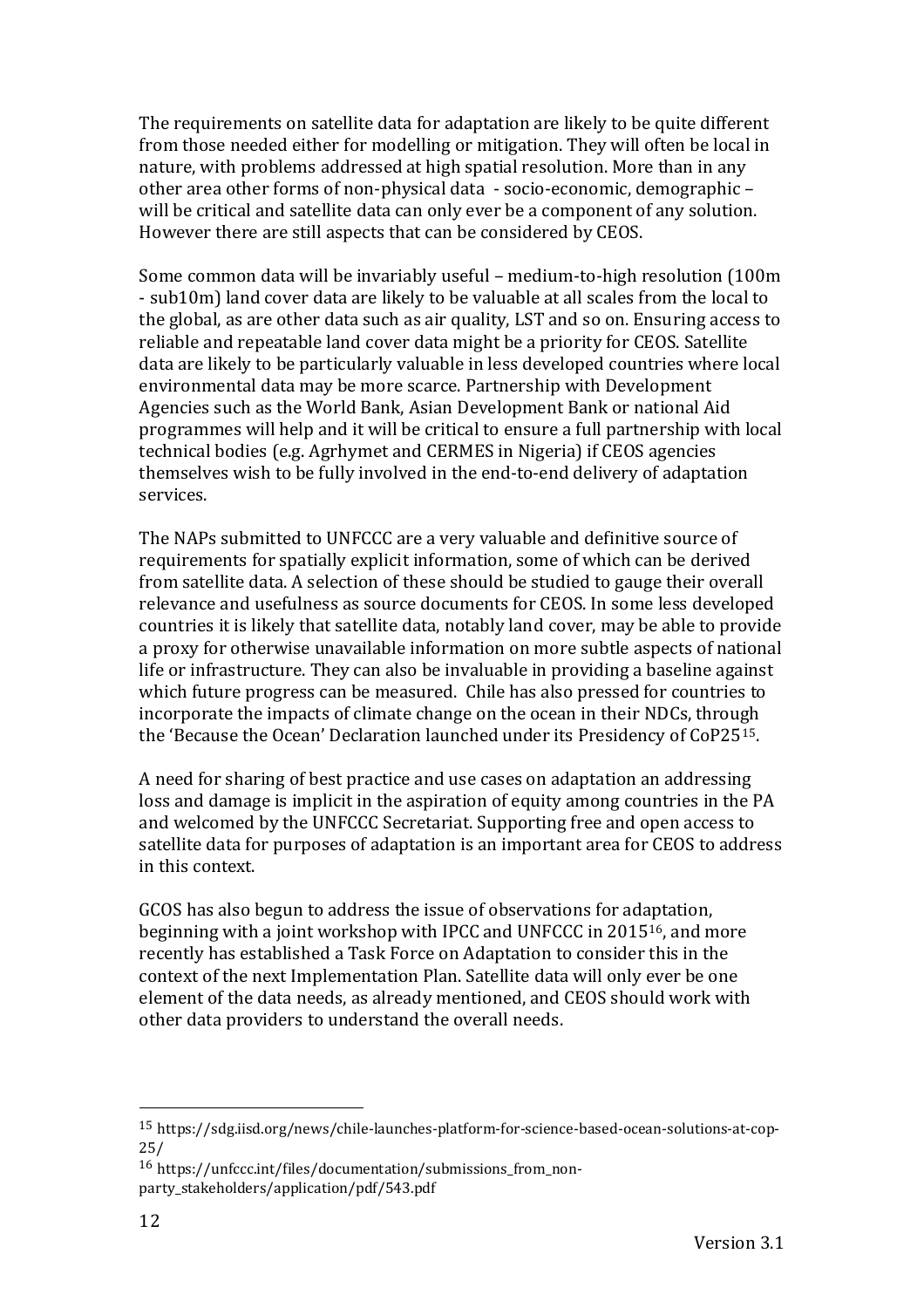The Group on Earth Observations (GEO) has also recently established a Climate Change Working Group with four sub-groups, one of which focuses on enhancing the use of Earth observation for adaptation and loss and damage and some CEOS agencies will already have been involved in that discussion. One priority deliverable for GEO in 2021, in collaboration with the UNFCCC Secretariat, includes developing supplementary technical guidance on integrating EO into NAP processes. While this is clearly focused on adaptation, the information produced is also essential to NDCs/BTRs and ultimately GST activities. GEO should also be well placed to tap into non-space and non-physical sources of data needed for adaptation and addressing loss and damage, and this initiative presents an important possible opportunity for CEOS.

Adaptation also brings in the concept of climate services, although this is a term that means many things to different people. Notwithstanding this, CEOS should work with the providers of climate services both internally in CEOS among agencies (WG Disasters, Copernicus Climate Change Service, NSIDC for example); with the World Meteorological Organisation (WMO), a CEOS Associate, and its Global Framework for Climate Services; with GCOS, who are also addressing these issues; with National Meteorological and Hydrological Services (NMHS), who have important statutory responsibilities in this area; with the GEO Climate Change Working Group and the broader GEO constituency; and with other bodies who will also contribute to the provision of such services, including those in the financial and development finance sector. It would also be of great value to be able to include representatives of the insurance and re-insurance industry in such discussions. CEOS should work in partnership with these bodies to assess needs and to derive requirements for data products relevant to adaptation.

*Recommendation 7: CEOS should work with the various partners set out above to identify data requirements and actions for CEOS in relation to adaptation, including participation of relevant CEOS groups such as WG Climate and WG Disasters. Case studies might be of value to demonstrate competence and relevance. Partnership with specific countries in implementing their NAPs could be of value, as in the case of AFOLU above, both to demonstrate worked examples and to strengthen support for this approach at UNFCCC, including at CoPs.*

# **Finance flows and means of implementation and support, and Equity**

For implementing the PA there are several mechanisms foreseen for support of developing (Non-Annex I) countries. These include the Green Climate Fund<sup>17</sup>, funding through the UNFCCC Financial Mechanism managed by the Global Environment Facility<sup>18</sup> and others. There is of course no question that CEOS agencies would contribute financially to any of these fund mechanisms, but the implementation of projects under them are often related to adaptation and will require support from satellite data sets. These are discussed above. There is also a critical need to ensure oversight and accountability of projects implemented

<sup>17</sup> https://www.greenclimate.fund

<sup>18</sup> http://www.thegef.org/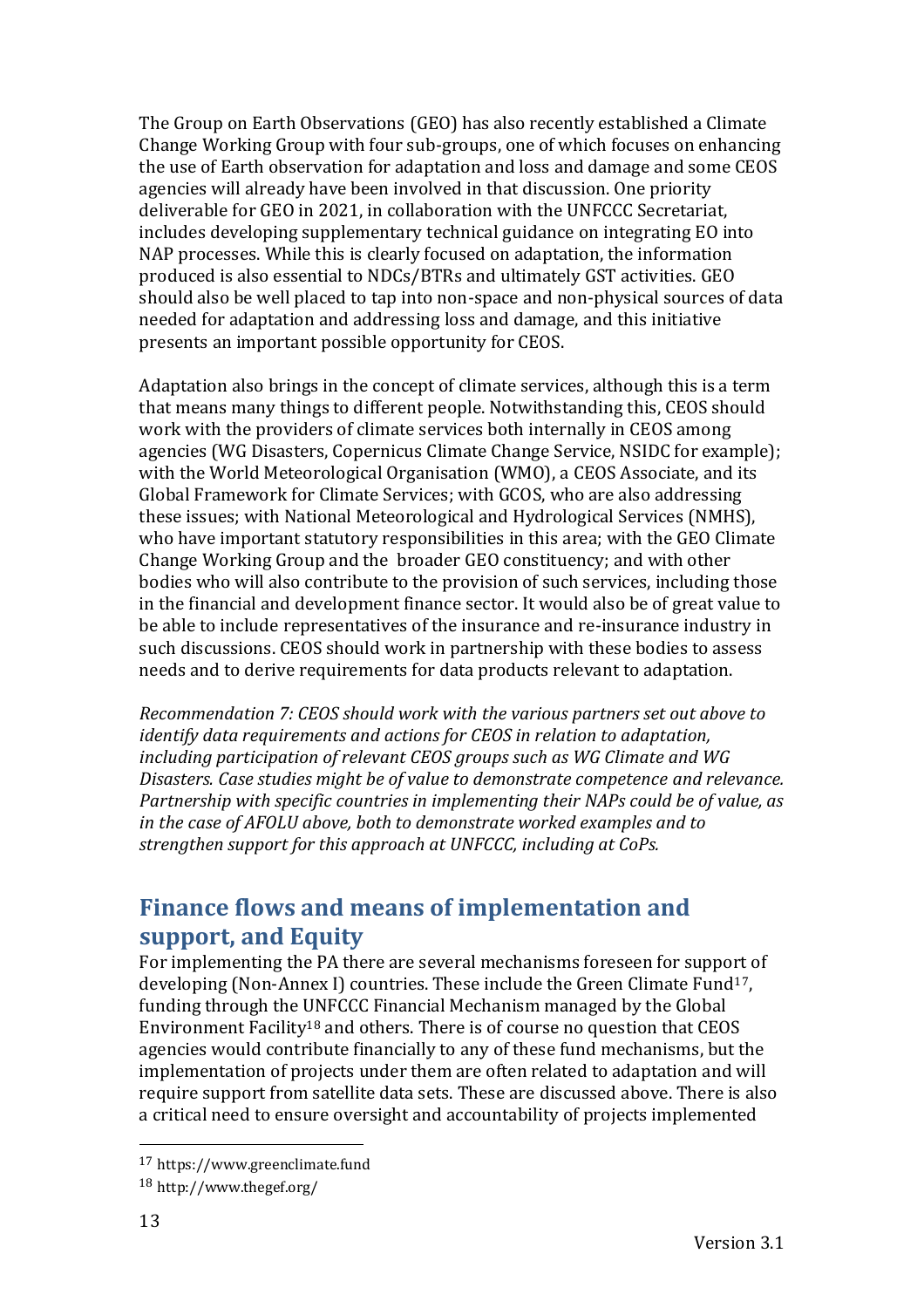through climate funding mechanisms for both mitigation and adaptation actions. Satellite data can provide a valuable objective assessment of progress against targets set for successful implementation of such projects.

We should recognise also that developing country Parties would not trust or accept reports without co-design and co-production. Therefore, any effort that aims to encourage developing countries to improve their use of satellite data has to follow strict ethical guidelines and has to promote "data democracy". CEOS will need to follow the development of climate funding mechanisms to be able to propose technical approaches that meet the needs and constraints of developing countries. This approach is recognised in the PA, where there is also specific reference to the need for technology and capacity building to be made available to these countries in their climate actions. Developed countries are required to submit information on finance, capacity building and technology transfer as part of the Enhanced Transparency Framework (Article 13).

Sharing of technology reflects the principles of equity to be established among Parties in the implementation of the Agreement. Ensuring free and fair access to data is a key element of this equity, and CEOS should continue to undertake to supply data in accord with these principles to the fullest extent possible. Access to appropriate software and other data processing tools should also be granted as widely as possible for such purposes, including an emphasis on open source software and cloud processing. Capacity building will also be critical. A particularly virtuous approach occurs when an institution provides open source software and is able to build a community of users that help each other. A good example is ESA's STEP Forum, where users of ESA's SNAP and other toolboxes can find help in solving their doubts and problems

Note that, more generally, there is strong evidence $19,20$  that financial constraints introduced either by governmental regulatory mechanisms or by commercial interests of individual investment funds or companies themselves will likely provide very strong drivers for increased sustainability of businesses and reducing their emissions. This is likely to be a major driver for future climate actions and in due course will evolve requirements for CEOS, but it is outside the immediate scope of the Paris Agreement and not further considered here. We should however note that CEOS Associates, notably WMO, have for some time been involved with strengthening the "climate rationale" of proposals submitted to the Green Climate Fund. GEO is also looking to establish a similar relationship with the GCF.

*Recommendation 8: CEOS should maintain a watch over the implementation of projects funded through climate fund mechanisms to ensure that all appropriate assistance is given by agencies in their implementation and governance.*

<sup>19</sup>https://www.fsb-tcfd.org/

<sup>20</sup> https://www.ft.com/content/a71feaac-d3f4-4e76-a60c-c68924b06dfd